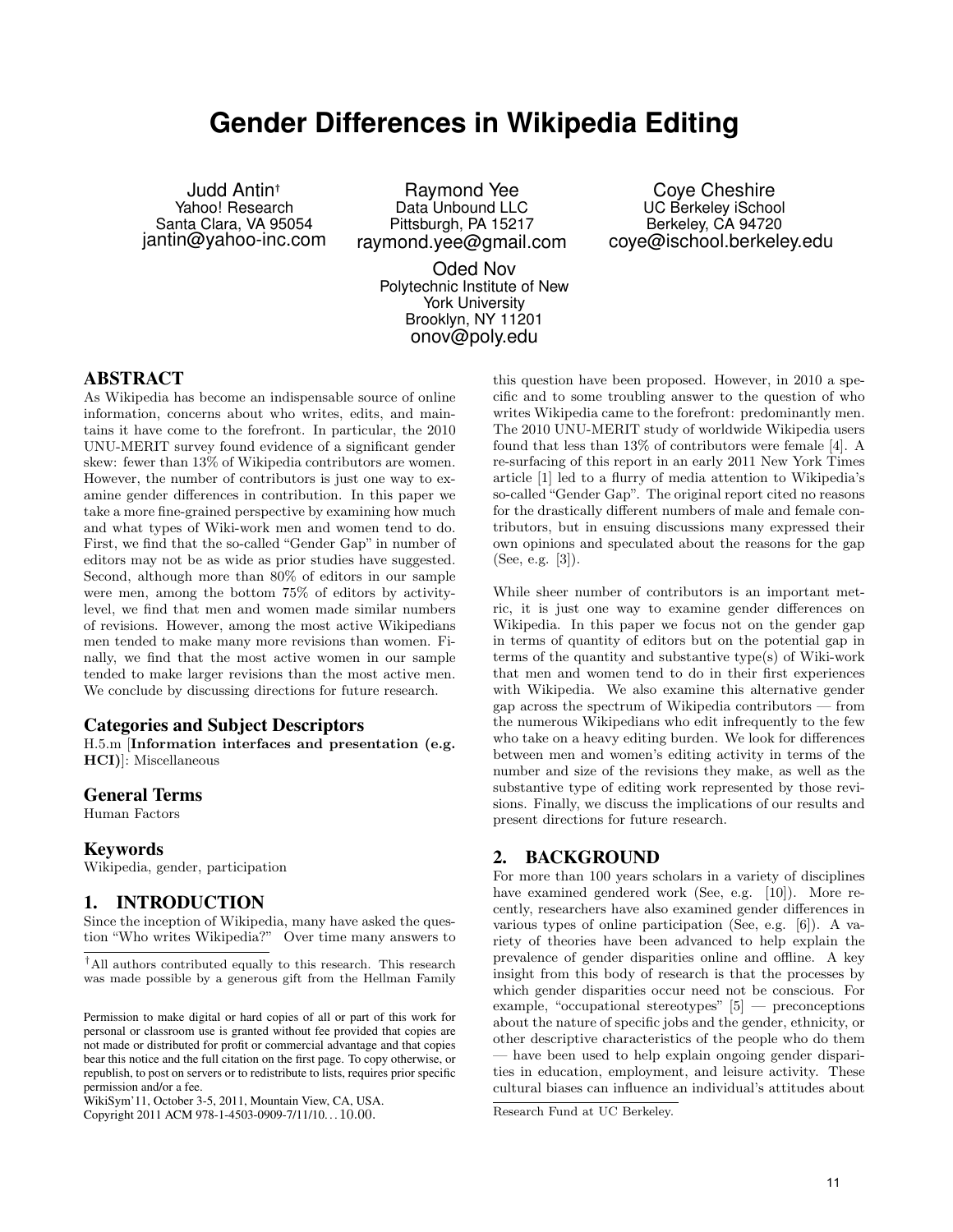implicitly or explicitly joining the group of people who do a specific type of work. Since in-group identification can promote cooperation [2], this gender stereotyping can implicitly encourage or discourage individuals from doing specific tasks. Thus, the lack of gender parity in Wikipedia does not necessarily imply active sexism on the part of Wikipedians.

## 3. GENDERED WIKI-WORK

Wikipedia contributors do many tasks in order to keep the online encyclopedia operating at a high level. Wikipedians must not only write and edit content but also upload photos, create Wikipedia policies, and arbitrate disputes [8]. These are just a few examples of the many kinds of Wiki-work. However, even the primary category of writing and editing content hides many sub-categories. Editing a paragraph for grammar and reorganizing text to improve clarity, for example, are both forms of editing. Arguably, however, they constitute two distinct forms of practice with different skill and knowledge requirements, different relevant policies and quality criteria, and unique forms of reward and satisfaction. As a result, the different forms of writing and editing work on Wikipedia are unlikely to be interchangeable. Individual editors may gravitate towards certain types of work — for example those types which a Wikipedian feels best suit her skills or those which she feels are most important. There is already evidence suggesting that at least some Wikipedians specialize around specific social roles [11].

Examining gender distributions in different types of Wikiwork is essential for both theoretical and practical reasons. From a theoretical point of view, we know little about how factors such as gender may moderate engagement with online collaborative tools like Wikipedia. If we understand more about what types of work men and women are attracted to, we can turn a more discerning eye to the question of why that may be the case. What are the real or imagined characteristics of tasks that encourage certain individuals to gravitate towards them? A finer grained view of gender in Wiki-work could also help to reveal the influences of "occupational stereotypes." By observing these patterns and tracing their history we may learn more about how occupational stereotypes are formed. From a design point of view this exploration of gender is also essential. Wikipedia is invested in growing its user base and encouraging diversity. Answers to the question of who tends to do what kinds of Wiki-work could allow recruitment and educational efforts to be more focused. Understanding the role of gender may also help Wikipedia to do more than simply ask individuals to "contribute," and instead give potential contributors more specific ideas of the types of work they might like to do.

In this paper we focus on the activities of writing and editing articles. We then break these two high-level activities into more specific types of Wiki-work. As the foundation for our analysis we draw data about editing over time from Wikipedia's complete revision history. However, our questions about gender and Wiki-work require a more nuanced view of work than the Wikipedia API alone can provide. In addition to purely algorithmic analysis we also manually code revisions in order to determine the substantive type of editing work being done. As we have discussed above, there is ample reason to suspect that gender can influence not just how much work Wikipedians do or the topics on which they work, but also the types of work (e.g. typo fixing, rephrasing for clarity, text reorganization) and how they do it.

We also compare the gender distribution of Wiki-work between Wikipedians who engage in different levels of activity. Like most online information systems, Wikipedia's pattern of participation follows a power-law function: a few people do most of the work while most people do very little. This indicates that the most active Wikipedians may have very different work practices than other Wikipedians. As a result it is important to examine potential gender differences separately for the most active Wikipedians.

#### 4. METHOD

This research is part of a larger effort called the Wikipedia Progression of Participation (WPP) project, which aims to understand how new Wikipedians progress in their activities and attitudes over time. In this paper we focus on a sample of users who have recently created Wikipedia accounts. Examining the activities that individuals undertake as they begin their time as Wikipedians is crucial for understanding initial gendered work differences. This is a first step towards WPP's long-term goal of documenting the evolution of participation on Wikipedia over time.

The base population from which we draw our sample consists of 256,190 users who created a valid new account on the English-language Wikipedia between September 9th, 2010 and February 14th, 2011. Our analysis requires that we can determine the gender of each user. As a result, we limited our study to the 13,598 users (18.8%) who optionally declared a gender in their Wikipedia profile. Of these, 11,194  $(82\%)$  were men, and  $2,402$   $(18\%)$  were women. We have no way to verify users' gender, and it is likely that some accounts were used by more than one person of multiple genders. However, we have no reason to expect that such reporting errors systematically differ by gender.

From the sample of 11,194 gender-declaring Wikipedians we extracted a random stratified sample of 500 users. Five hundred is a statistically useful but practically manageable number of editors and revisions for our analysis. Because of the power law distribution of online participation, a simple random sample would contain mostly low-activity editors. Thus, we stratified our sample in order to equally capture all levels of engagement. We first observed the overall number of revisions each editor in the population made during her first 3 weeks with a Wikipedia account. From this distribution we extracted boundary thresholds for each quartile. The lower-boundary thresholds for each quartile were 0, 1, 2, and 4 total revisions respectively. We then randomly sampled an equal number of men and women from each quartile to build a total sample of 500 editors. For each sampled editor we extracted each revision made during an activity window of three weeks from the creation of the account. Three weeks of data were not available for 63 users in our sample, leaving a total of 437 users in our study.

#### 4.1 Editing Typology

As a basis for our exploration of gender and Wiki-work we used the categorization of work proposed by Kriplean and colleagues [8]. Kriplean et. al defined 7 top-level categories which together contain 43 distinct types of work. We be-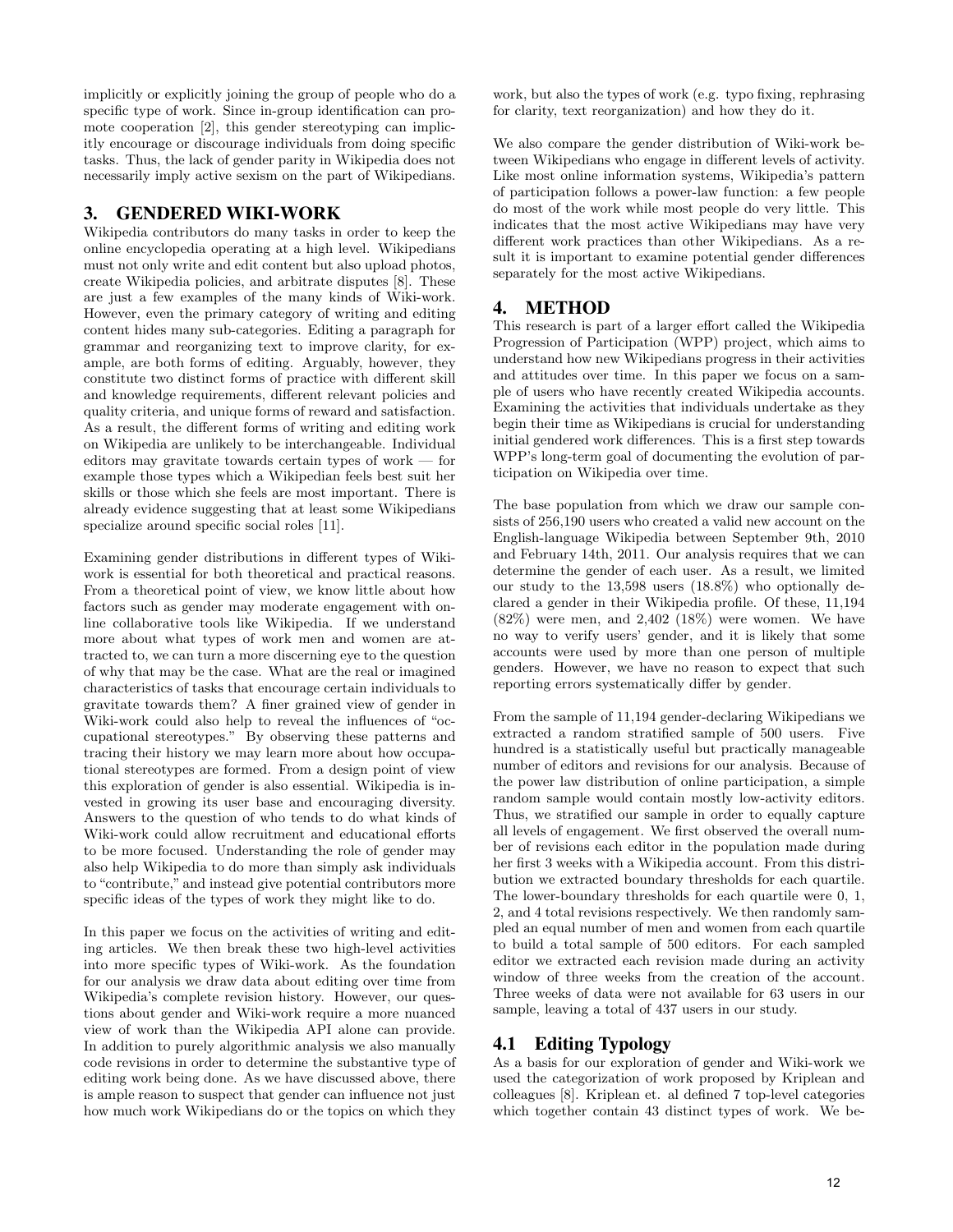| Category                 | Revision Count    |     |          |                |                        |     | Number of Editors |          |                |                |        | Revision Size |         |  |
|--------------------------|-------------------|-----|----------|----------------|------------------------|-----|-------------------|----------|----------------|----------------|--------|---------------|---------|--|
|                          | Female<br>Overall |     | Male     |                | Female<br>Overall      |     | Male              |          |                | Overall Female | Male   |               |         |  |
| Add Citations            | 9                 | 5   | $(56\%)$ | 4              | $(44\%$                | 8   | 5                 | (62%)    | 3              | $(40\%)$       | 972.4  | 190.8         | 1949.5  |  |
| Add New Content          | 58                | 26  | (45%)    | 32             | $(55\%$                | 52  | 24                | $(46\%)$ | 28             | $(50\%)$       | 749.1  | 796.4         | 710.7   |  |
| Change Wiki Markup       | 58                | 28  | $(48\%)$ | 30             | $(52\%)$               | 43  | 22                | $(51\%)$ | 21             | $(50\%)$       | 255.3  | 341.4         | 174.8   |  |
| Create New Article       | 7                 | 3   | (43%)    | 4              | $(57\%$                | 6   | 3                 | $(50\%)$ | 3              | $(50\%)$       | 1589.4 | 2509.7        | 899.2   |  |
| Delete Content           | 10                | 4   | $(40\%)$ | 6              | (60%)                  | 10  | 4                 | $(40\%)$ | 6              | $(60\%)$       | 396.5  | 59.5          | 621.2   |  |
| Fix $Type(s) / Grammar$  | 16                | 9   | $(56\%)$ |                | $44\%$                 | 15  | 8                 | (53%)    | ⇁              | $(50\%)$       | 120.8  | 16.7          | 254.6   |  |
| Reorganize Existing Text | 6                 | 3   | $(50\%)$ | 3              | (50%)                  | 6   | 3                 | (50%)    | 3              | $(50\%)$       | 587.5  | 788.3         | 386.7   |  |
| Rephrase Existing Text   | 39                | 20  | $(51\%)$ | 19             | $49\%$                 | 33  | 16                | $(48\%)$ | 17             | $(50\%)$       | 250.2  | 387.2         | 105.9   |  |
| Vandalism                | 10                | 6   | $(60\%)$ | 4              | $\langle 40\% \rangle$ | 8   | 5                 | (62%)    | 3              | $(40\%$        | 708    | 987.8         | 288.2   |  |
| Unsure                   | 5                 | 3   | $(60\%)$ | $\overline{2}$ | $40\%$                 | 5   | 3                 | $(60\%)$ | $\overline{2}$ | $(40\%)$       | 6.6    | 10            | $1.5\,$ |  |
| Overall                  | 232               | 112 | (48%)    | 120            | $(52\%$                | 131 | 65                | $(50\%)$ | 66             | $(50\%)$       | 410.9  | 440.3         | 383.4   |  |

Table 1: Revision count, revision size, and number of editors by gender in the bottom 75% of our sample.

gan our typology with the 10 work types that were in the "Editing Work" category. We refined this typology through pilot testing and face validity agreement among the authors until we had a comprehensive list of meaningful types of editorial work that could be readily understood and identified by coders. Since we could not expect our coders to be expert editors, we provided comprehensive instructions and clarifying descriptions of the categories to make them as unambiguous and self-explanatory as possible. The final list included nine categories plus an "unsure" option. The main categories are listed in Table 1 and Table 2.

## 4.2 Coding & Data Aggregation

Our analysis requires that each revision be qualitatively coded and categorized according to the specific type of editing or writing work being done. We completed this task using Amazon's Mechanical Turk (MTurk). MTurk is an online labor market which was created to help complete large, piecemeal tasks. We paid MTurk workers 10 cents for coding blocks of 4 revisions, a task which could be completed in only 10-20 seconds.

Each revision in our sample was viewed and coded by at least three workers. Workers on MTurk were given thorough instructions as well as several "Gold" tasks in which we predefined correct answers and were able to communicate those answers as well as explanations to workers if they provided incorrect answers to those questions. The coding task followed a "check all that apply" model. Once all the data had been collected we applied a simple consensus model: if at least 2/3rds of the workers who coded each revision agreed on any given classification we accepted it. Finally, for each revision we also calculated the size of each revision using the standard metric Levenshtein distance. Levenshtein distance represents the minimum number of characters that one must add, delete, or change in order to create two identical strings.

# 5. RESULTS

Wikipedians in our sample made 4,549 revisions during the study period. Of these, 1,700 were revisions to Talk pages, User pages, and other non-article pages. In addition, 284 revisions are not reported because coders could not reach consensus on one or more substantive categories. Our total valid sample of coded revisions was 2,565. Table 1 and Table 2 illustrate the total number of revisions, the total number of unique Wikipedia editors, and the average size of each revision, divided by gender, for each type of editing work.

# 6. DISCUSSION & CONCLUSION

Our analysis provides a clearer and more detailed view of the "gender gap" by focusing not only on the number of male and female editors but also on the amount and type of Wiki-work that male and female Wikipedians tend to do. Similar to previous studies, we find that male Wikipedia editors drastically outnumber female editors overall. While the number of female editors (18%) was slightly larger than the number found in the 2010 UNU-MERIT study (13%), women remain under-represented overall.

However, the sheer number of editors of each gender does not tell the complete story. Several results are especially notable. First, among the bottom three quartiles of Wikipedians in our sample we found that men and women made similar numbers of revisions in nearly every category of Wikiwork. However, examining the top 25% of Wikipedians in our sample we observed a very different story. Here we found evidence that the overall number of revisions is far more skewed: just 27% of revisions were completed by women.

Examining the size of Wikipedia revisions reveals another interesting story. Among the bottom 75% of Wikipedians, women appeared to make larger revisions in many categories. However, it is difficult to observe a consistent pattern, especially because of the relatively small number of revisions in several categories. Only 9% of revisions were made by editors in the bottom 75% of our sample. As a result of the small sample and wide variation, no differences achieved statistical significance among the bottom 75%.

The pattern of revision size becomes stark, however, among the top 25% of Wikipedians. By examining the total number of revisions we observe that among the most active Wikipedians in our sample, women made far fewer revisions. However, we also observe that the most active women in our sample tended to make more sizeable revisions. The general pattern of results was highly significant overall (at  $p < .001$ ) and consistent across most categories. Again, the relatively small number of revisions in several categories made it hard to achieve statistical significance. However, women made significantly larger revisions than men in the "Add New Content" and "Rephrase Existing Text" categories ( $p \leq .05$ ).

We did not see evidence that men and women are attracted to different types of editing work. Of course, such differences may not exist. Alternatively, users may take time to grav-